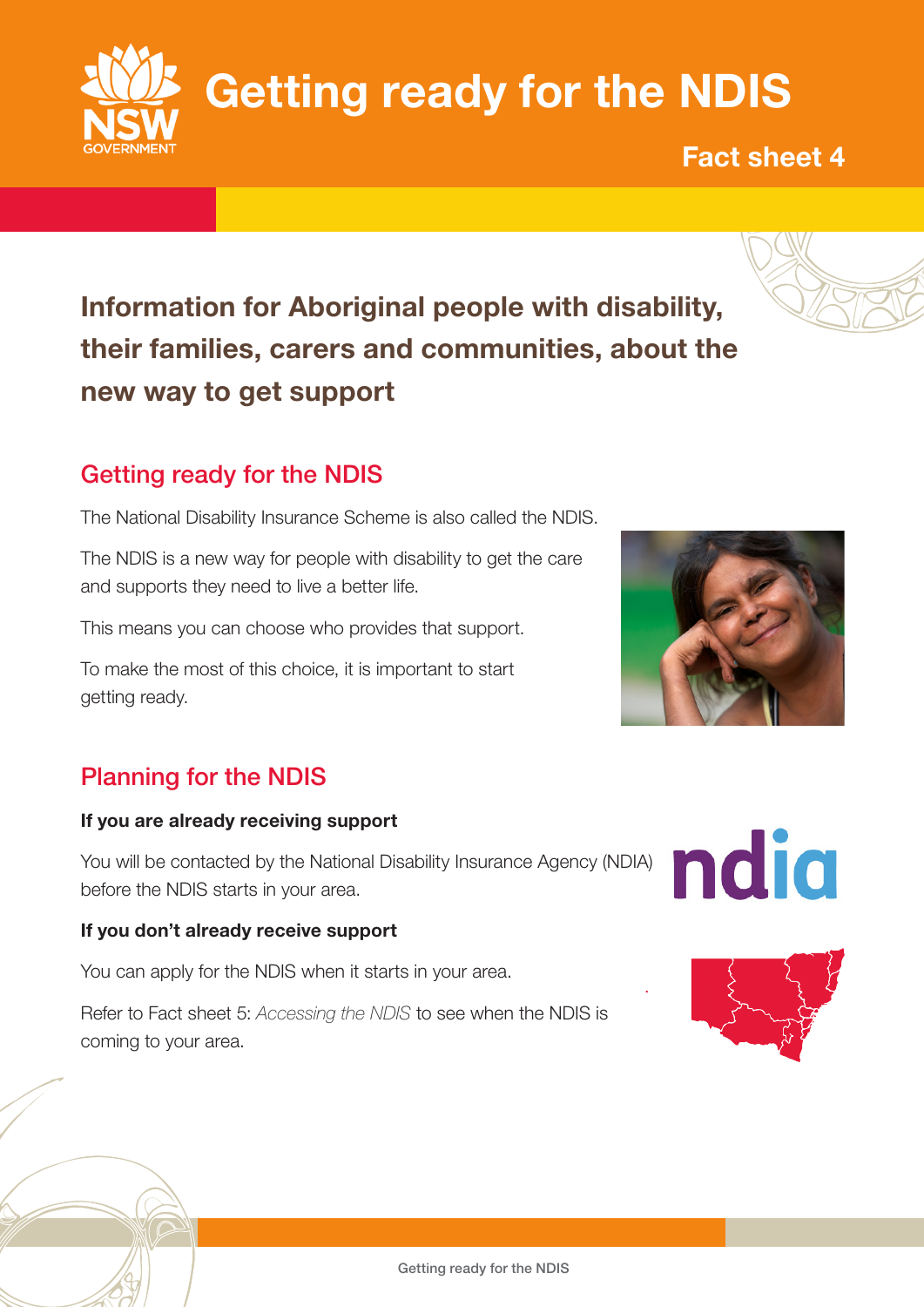## Getting ready…

There are different things you can do to get ready for the NDIS before you meet with an NDIA support planner.

Ask yourself: *What does a good day or week look like for me?* 

This will help you decide what support you need to make every day, or week, a good one.

A family member or carer can also help you work out your goals. You could think about:

- What help do you need to go to school or look for a job?
- What support would help you stay healthy?
- What support would help you to do everyday tasks at home?

There may be other people in your community that are planning for the NDIS so have a yarn with them as well.

Check out if there are any local NDIS workshops, forums or information sessions being held.

Have all your ideas ready for when you meet with the NDIA support planner.

## Meeting with the NDIA support planner

An NDIA support planner will arrange a time to meet with you.

When you meet with the NDIA support planner, you will yarn about your goals and the support that could help you.

It's important that you take these things to your meeting:

- Information about any disability supports you, or the person you care for, already receive.
- Your ideas about the types of support you, or the person you care for, might need. For example, did you pick up a good idea from a local NDIS information session?

If you aren't sure what types of support you currently receive, you can ask your support worker or service provider.